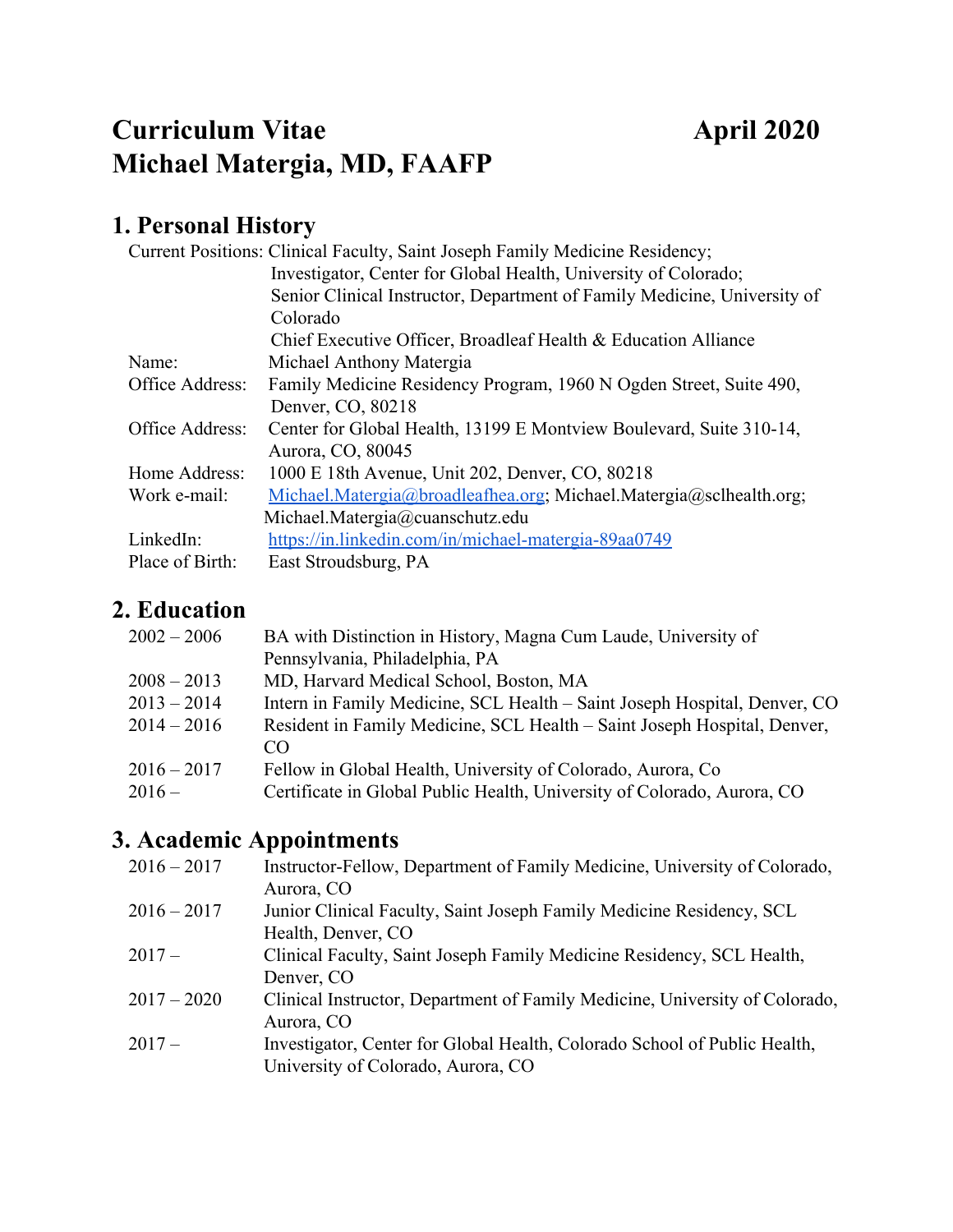2020 – Senior Clinical Instructor, Department of Family Medicine, University of Colorado, Aurora, CO

## **4. Hospitals, Government and Other Professional Positions**

| $2011 - 2013$ | Executive Director, Broadleaf Health & Education Alliance, Stroudsburg,    |
|---------------|----------------------------------------------------------------------------|
|               | <b>PA</b>                                                                  |
| $2011 - 2012$ | Fellow, American India Foundation W.J. Clinton Fellowship for Service,     |
|               | Darjeeling, India                                                          |
| $2013 - 2017$ | Director of Health, Broadleaf Health & Education Alliance, Stroudsburg, PA |
| $2014-$       | Advisor, Broadleaf India, Darjeeling, India                                |
| $2015 -$      | Health Consultant, 360+ Leadership Collective, San Francisco, CA           |
| $2016-$       | Attending Physicians, SCL Health – Saint Joseph Hospital, Denver, CO       |
| $2016-$       | Locum Tenen Physician, Docs Who Care, Olathe, KS                           |
| $2016 - 2017$ | Independent Medical Examiner, DES, Littleton, CO                           |
| $2017 - 2020$ | Executive Director, Broadleaf Health & Education Alliance, Stroudsburg,    |
|               | <b>PA</b>                                                                  |
| $2020 -$      | Chief Executive Officer, Broadleaf Health & Education Alliance,            |
|               | Stroudsburg, PA                                                            |

### **5. Honors, Special Recognition, and Awards**

| Phi Beta Kappa, University of Pennsylvania                                |
|---------------------------------------------------------------------------|
| Target School Scholarship of the Massachusetts Academy of Family          |
| Physicians                                                                |
| Harvard University Sheldon Traveling Fellowship                           |
| Presidential Scholars - Public Service Initiative, Harvard Medical School |
| AbundanceFound Global Health Loan Forgiveness Initiative, Harvard         |
| Medical School                                                            |
| Thomas J. Kail MD Award, Saint Joseph Family Medicine Residency           |
| Resident of the Year, Colorado Academy of Family Physicians               |
| Degree of Fellow, American Academy of Family Physicians                   |
|                                                                           |

## **6. Membership in Professional Organizations**

| $2009-$       | American Academy of Family Physicians |
|---------------|---------------------------------------|
| $2010 - 2013$ | <b>Massachusetts Medical Society</b>  |

## **7. Major Committee and Service Responsibilities**

*A. International* 2019 – Technical Advisor to the UDAAN Initiative and District Mental Health Programme of Nagpur of the Tata Trusts

#### *B. Faculty (Saint Joseph Family Medicine Residency)*

- 2016 2018 Red Team Multi-disciplinary Quality Improvement Team
- 2016 2018 Community Medicine Curriculum Committee
- 2016 2018 High Risk Obstetrics Training Workgroup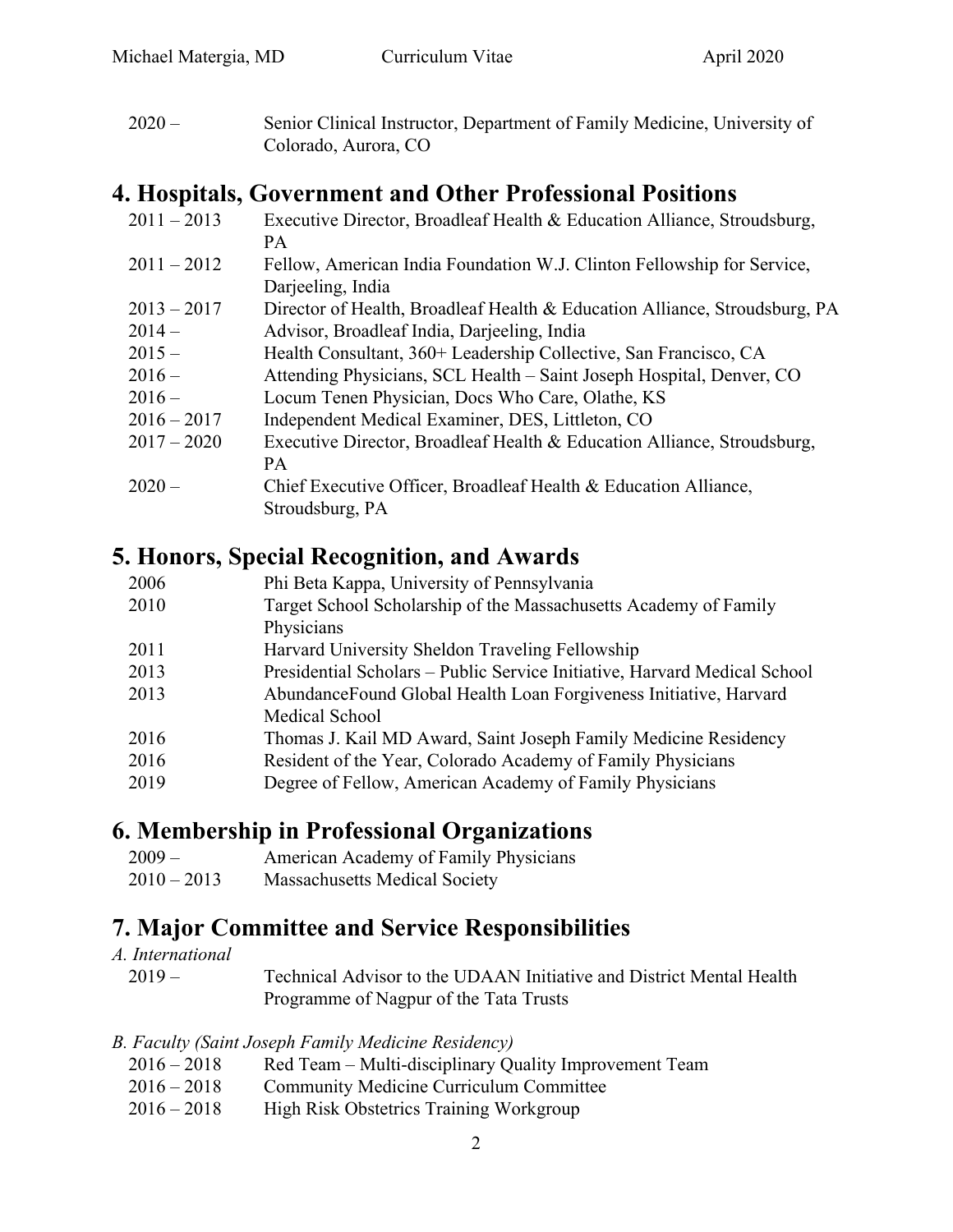2017 – Faculty Education Committee 2017 – 2018 Bruner Family Medicine Quality Improvement Steering Committee 2017 – Addiction Medicine Workgroup 2017 – 2018 Website Revamp Workgroup 2018 – Behavioral Health Elective Workgroup 2018 – The Clinic Binder Workgroup 2018 – GME Suboxone Clinic Workgroup 2018 – Bruner Community Cares Connection, a CHW-led multidisciplinary care program for complex patients 2020– Physician lead for GME Medication Assisted Treatment (MAT) Clinic

*C. Residency (Saint Joseph Hospital)*

| $2014 - 2016$ | Milestones Committee                         |
|---------------|----------------------------------------------|
| $2014 - 2016$ | <b>Community Medicine Redesign Committee</b> |
| 2014, 2016    | <b>Faculty Hiring Committee</b>              |
| $2015 - 2016$ | Elective Process Improvement Workgroup       |
| $2015 - 2016$ | Call Coverage and Absence Policy Committee   |
|               |                                              |

*D. Medical School (Harvard Medical School)*

- 2009 2013 Co-leader, Family Medicine Interest Group
- 2008 2013 Member, Students for Global Health

### **8. Licensure and Board Certification**

| 2015, 2017 | Colorado State Medical License                           |
|------------|----------------------------------------------------------|
| 2015, 2017 | DEA Controlled Substance License (DATA Waived Physician) |
| 2016       | Diplomate, American Board of Family Medicine             |

### **9. Inventions, Intellectual Property, and Patents Held**

License Holder, Tealeaf - Mansik Swastha License Holder, Comprehensive Health and Hygiene Improvement Program

### **10. Review and Referee Work**

### **11. Invited Extramural Lectures, Presentations and Visiting Professorships**

| 2011 | "Privatization of Higher Education and Entry of Foreign Universities in |
|------|-------------------------------------------------------------------------|
|      | India: The Legal Challenges." International Seminar Keynote Panel,      |
|      | University of North Bengal, Siliguri, India.                            |
| 2013 | "Introducing Broadleaf." Broadleaf Stroudsmoor Gala, Stroudsburg, PA    |
| 2013 | "Introducing Family Medicine." Harvard Medical School FMIG Career       |
|      | Panel. Boston, MA.                                                      |
| 2014 | "Shared Connections." AIF Annual Gala Keynote Address, Chicago, IL.     |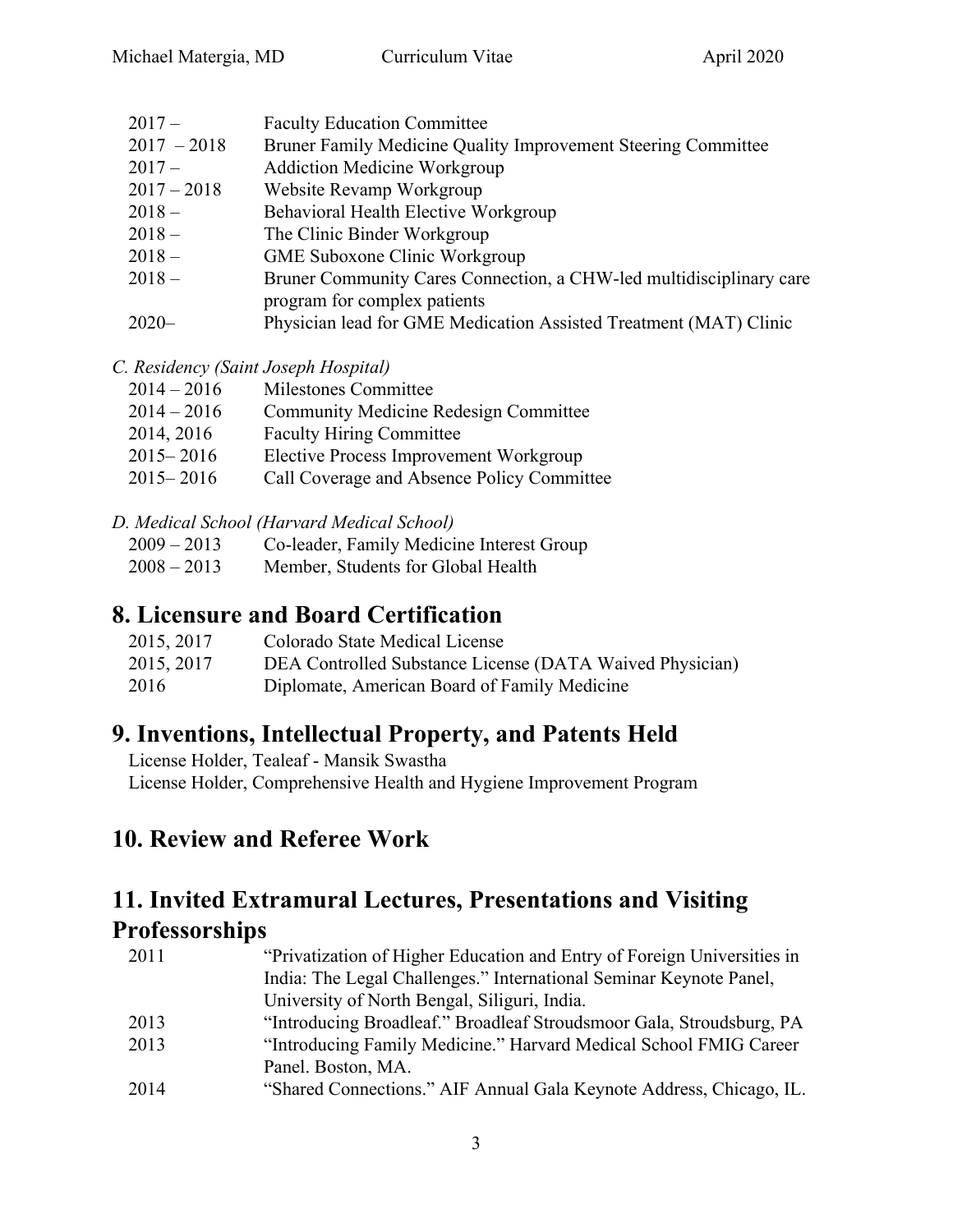| 2015 | "Tobacco Cessation at Bruner Family Medicine." Colorado Residency          |
|------|----------------------------------------------------------------------------|
|      | PCMH Project Learning Collaborative, Denver, CO.                           |
| 2015 | "Impact in the Eastern Himalayas." Broadleaf Stroudsmoor Gala,             |
|      | Stroudsburg, PA.                                                           |
| 2016 | "Broadleaf Mental Health." APA Psychiatry Innovation Lab, Washington,      |
|      | D.C.                                                                       |
| 2017 | "Navigating Your Fellowship & Beyond." AIF Fellowship Midpoint             |
|      | Conference, Bandipur, India.                                               |
| 2017 | "Professionalism & Service." AIF Fellowship Midpoint                       |
|      | Conference, Bandipur, India.                                               |
| 2017 | "10 Years in Darjeeling: Creating a Partnership for Community Engagement   |
|      | and Impact in the Eastern Himalayas." University of Colorado Global Health |
|      | Lecture Series, Aurora, CO.                                                |
| 2020 | "Accountability, Legitimacy and Results: Enabling Global Health NGOS to    |
|      | Realize their Potential." University of Colorado Global Health NGO         |
|      | Management Seminar, Denver, CO.                                            |
|      |                                                                            |

# **12. Teaching Record**

### *A. Major Presentations*

| 2014 | "Pediatric Asthma Management." Noon Conference, Saint Joseph Family              |
|------|----------------------------------------------------------------------------------|
|      | Medicine Residency.                                                              |
| 2015 | "Catastrophic Appendicitis in a Young Female." Morning Report, Saint             |
|      | Joseph Family Medicine Residency.                                                |
|      | 2015, 2017 -2019 "Management 101." R2 Leadership Conference, Saint Joseph Family |
|      | Medicine Residency.                                                              |
| 2015 | "Lung Cancer Screening: NLSCT." Journal Club, Saint Joseph Family                |
|      | Medicine Residency.                                                              |
| 2015 | Influenza Vaccination – the Evidence." Noon Conference, Saint Joseph             |
|      | Family Medicine Residency.                                                       |
| 2016 | "Withdrawal of Steroids in COPD." Journal Club, Saint Joseph Family              |
|      | Medicine Residency.                                                              |
| 2017 | "10 Years in Darjeeling: Creating a Partnership for Community Engagement         |
|      | and Impact in the Eastern Himalayas." Noon Conference, Saint Joseph              |
|      | Family Medicine Residency.                                                       |
| 2017 | "Module 8: Nutrition and Malnutrition." Pediatrics in Disasters Course,          |
|      | Colorado School of Public Health.                                                |
| 2018 | "Postpartum Hemorrhage." Academic Half-day, Saint Joseph Family                  |
|      | Medicine Residency                                                               |
| 2018 | "Medication-Assisted Treatment of Substance Use Disorders." Primary Care         |
|      | Lecture Series, Saint Joseph Obstetric and Gynecology Residency.                 |
| 2019 | "Professional Identity: Who We Are & Who We Want to Be." Academic                |
|      | Half-day, Saint Joseph Family Mdicine Residency                                  |
| 2020 | "Substance Use Disorder and Medication-Assisted Treatament in Primary            |
|      | Care." Primary Care Lecture Series, SCL Health Medical Group                     |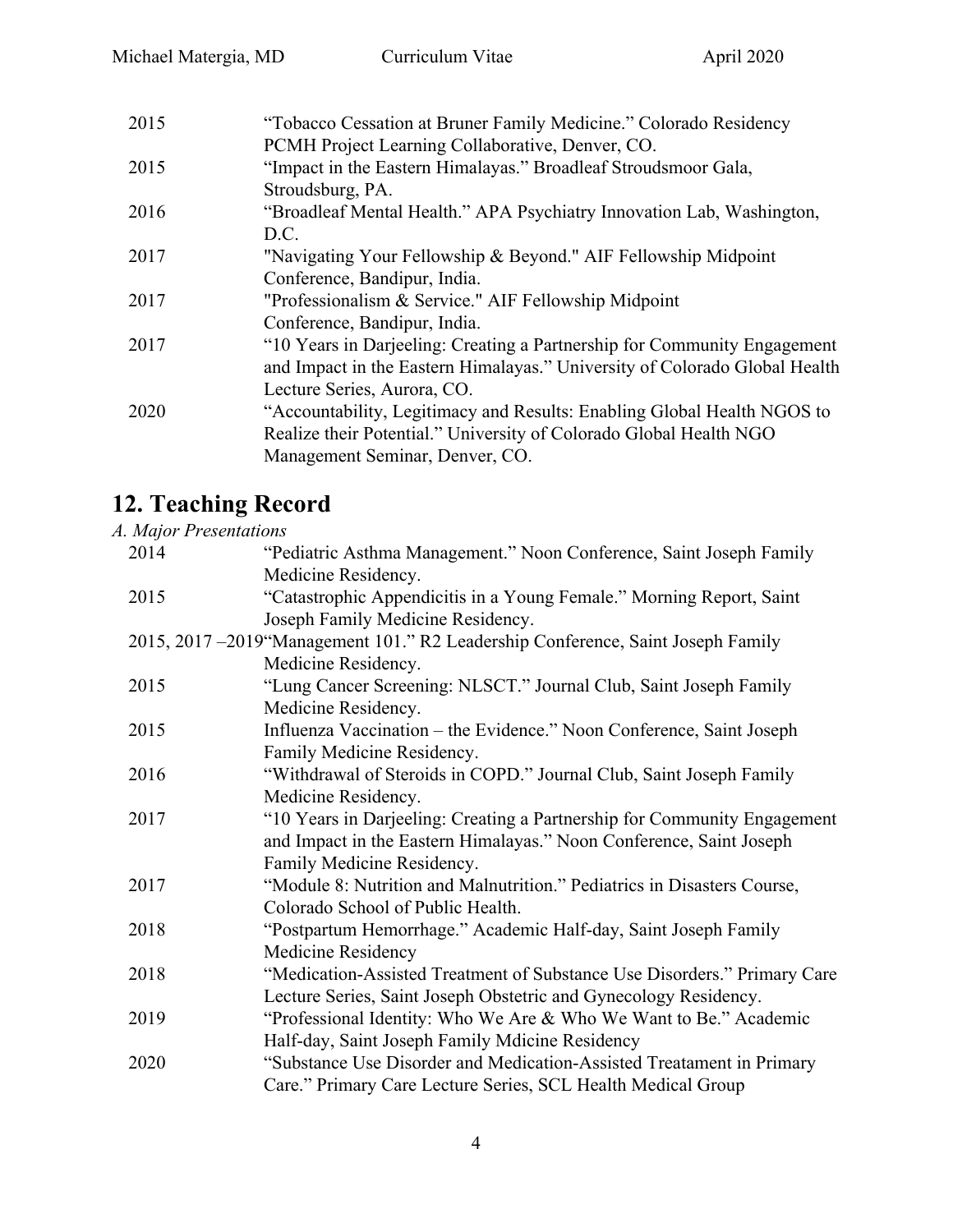#### *B. Specific Accomplishments*

| 2018 | Co-developed "Behavioral Health Elective" for Saint Joseph             |
|------|------------------------------------------------------------------------|
|      | Family Medicine Residency.                                             |
| 2018 | Co-developed "High-risk Obstetrics" Academic Half-day for Saint Joseph |
|      | Family Medicine Residency.                                             |
| 2018 | Co-developed "GME Suboxone Clinic" for Saint Joseph Family Medicine    |
|      | and Internal Medicine Residency                                        |
| 2018 | Co-developed "Bruner Community Cares Connection (BC3)" a CHW-led       |
|      | multidsciplinary care program for complex patients at Bruner Family    |
|      | Medicine                                                               |
| 2019 | Co-developed "Professional Identify: Who We Are & Who We Want to       |
|      | Be" Academic Half-day for Saint Joseph Family Medicine Residency       |

#### *C. Clinic Attending Duties*

2016 – Supervision and bedside teaching of residents and medical students, Bruner Family Medicine Clinic (including prenatal care and MAT for substance use disorders) and Saint Joseph Hospital (including intensive and obstetrical care), ~30 hours/week.

#### *C. Trainees and Mentees*

 *Residents (Saint Joseph Family Medicine Residency)*

| $2017 - 2020$ | <b>Robert Martin</b>         |
|---------------|------------------------------|
| $2018 - 2019$ | Bonnie Smith, Craig Erickson |
| $2019-$       | Meghan Keane                 |
| $2020 -$      | Katrina Hulen                |

#### *Graduate Students*

| Bijita Chowdhury (Practicum, Capstone; Colorado School of Public Health) |
|--------------------------------------------------------------------------|
| Matthew Campbell (Capstone; Colorado School of Public Health)            |
| Abhishek Rauniyar (Practicum, Capstone; Colorado School of Public        |
| Health)                                                                  |
| Linh Nguyen (Mentored Scholarly Activity, UoC School of Medicine)        |
|                                                                          |

*Fellows (American India Foundation WJ Clinton Fellowship for Service in India)* 

| $2012 - 2013$ | JC Kollmorgen, Arunima Naithani |
|---------------|---------------------------------|
| $2013 - 2014$ | Meraj Ahmed, Megan Casebolt     |
| 2014          | Miriam Hartmann                 |
| $2015 - 2016$ | Fatima Salman                   |
| $2016 - 2017$ | Yasin Khan                      |

*International Development Interns (Broadleaf Health and Education Alliance)*

- 2012 Vishaal Chhabria
- 2013 Daisy Karlson, Diego Fernandez
- 2014 Elizabeth Pierce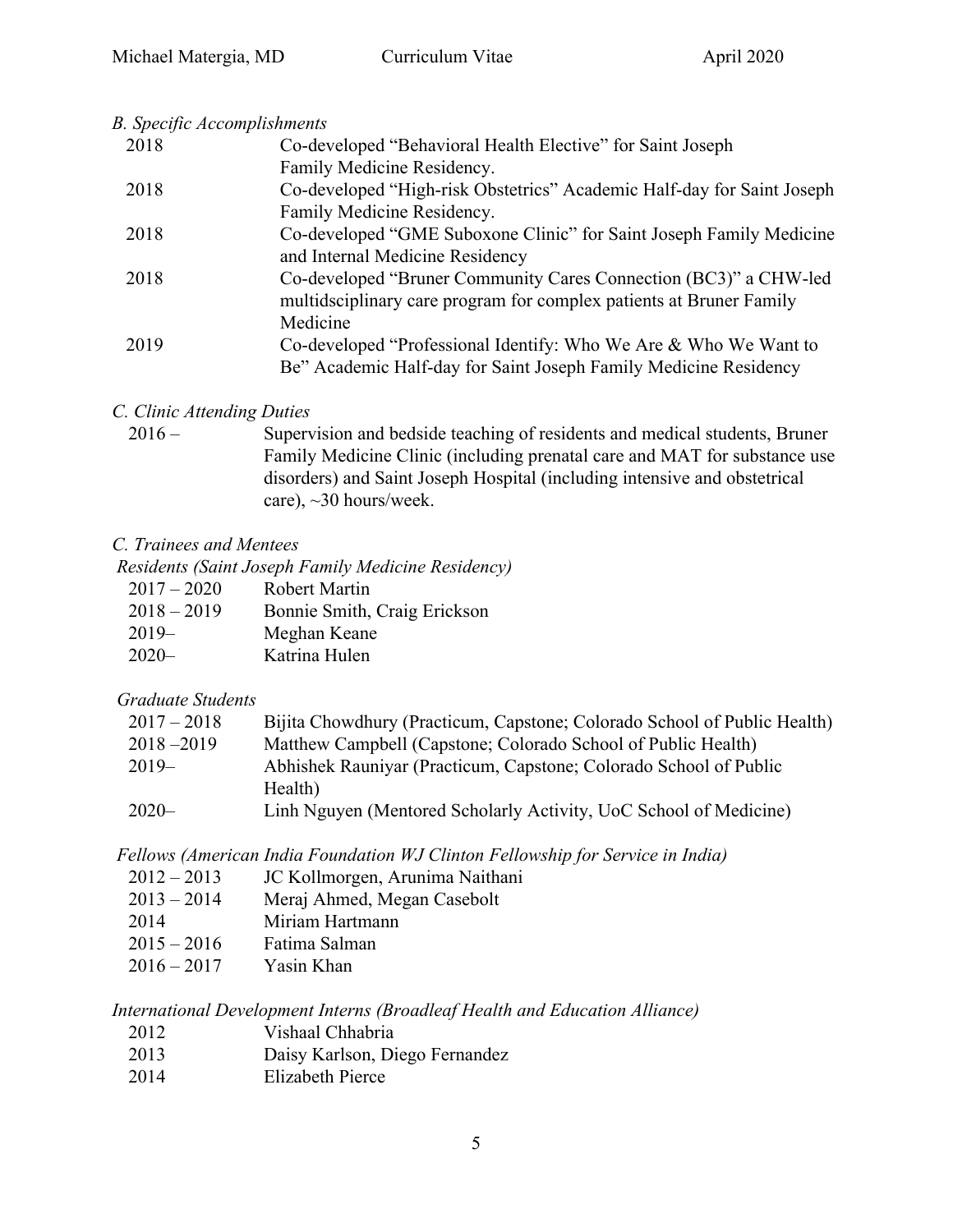## **13. Grant Support**

**Mariwalla Health Initiative,** September 2019 TeaLeaF: Teachers Leading the Frontlines: Improving access to children's community mental health bymeeting children in schools, where they are, every day Co-Investigator, 0.2 FTE Total Award, \$155,000 over three years

#### **Thrasher Research Fund**, December 2019

Acceptability of Task-shifting Children's Mental Health Care to Classroom Teachers in Darjeeling Co-Investigator, 0.1 FTE Total Award, 26,750 over two years

#### **American Academy of Child and Adolescent Psychiatry (AACAP)**, July 2019

Acceptability of Children Receiving Task-shifted Mental Health Care from Teachers Co-Investigator, 0.1 FTE Total Award, 30,000 over one year

#### **Saint Joseph Hospital Foundation,** October 2018

Data-driven Community-based Care for Patients with Complex Health and Social Needs Principle Investigator, 0.1 FTE Total Award, \$20,000 over 1 year

#### **SCL Health Innovation Challenge,** June 2018

Data-driven Community-based Care for Patients with Complex Health and Social Needs Principle Investigator, 0.2 FTE Total Award, \$136,000 over 10 months

#### **American Academy of Child and Adolescent Psychiatry (AACAP) Pilot Research Award,**

June 2017 Task-Shifting Children's Mental Health Treatment to Classroom Teachers in the Eastern Himalayas. Co-investigator, 0.2 FTE Total Award \$15,000 over 14 months

#### **Adventures for the Mind Foundation,** December 2016

CHHIP – Girls' Health Empowerment Workshop Project Lead Total Award \$5000 over 1 year

#### **Mattioli Foundation,** May 2017

Comprehensive School Health Project Lead Total Award \$2,500 over 1 year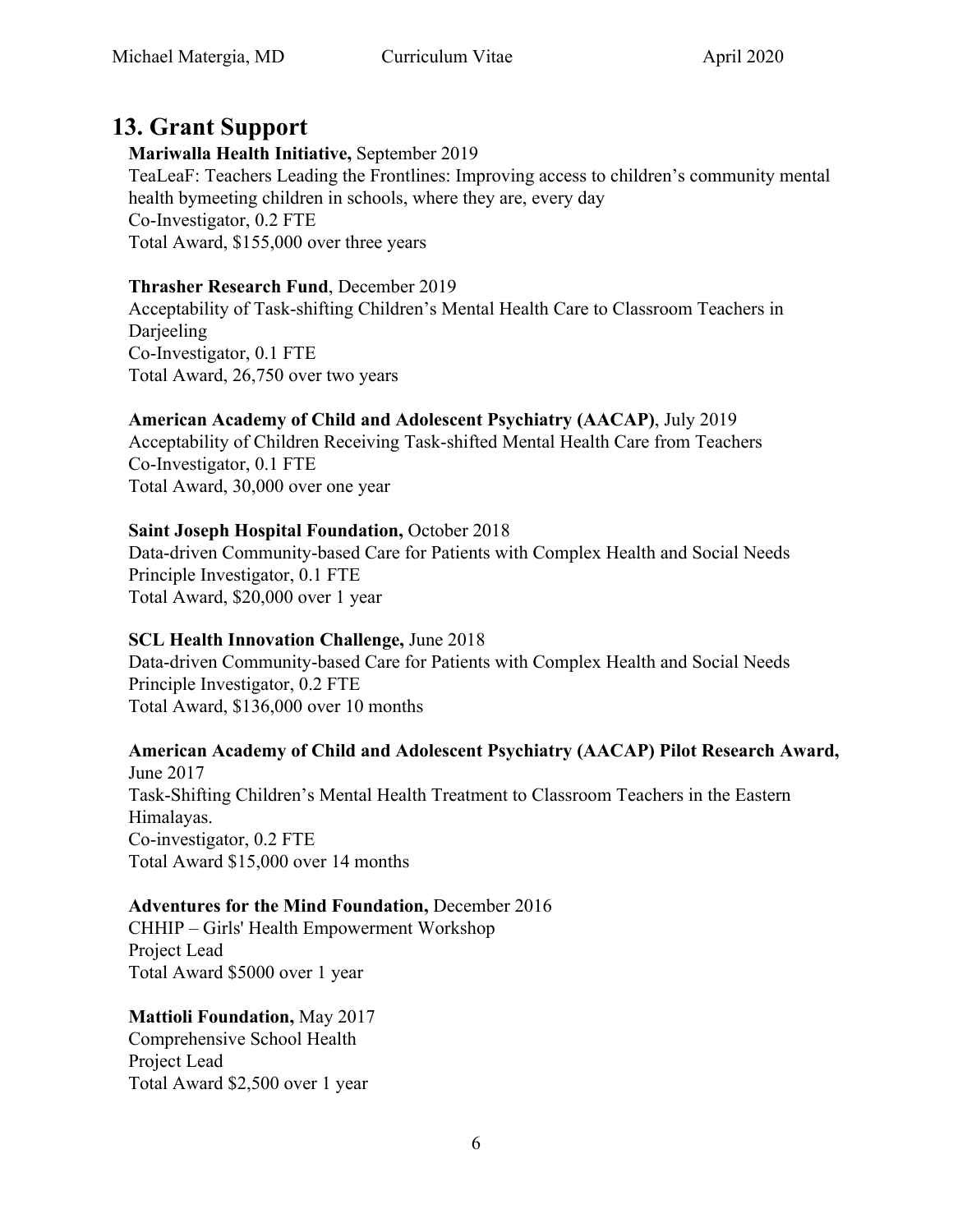**Mattioli Foundation,** May 2015

Comprehensive School Health Project lead Total Award \$5,000 over 1 year

**Teabox,** December 2014 Corporate social responsibility Project Lead Total Award ~\$2,000 / 1 lakh INR over 3 years

#### **Harvard University Dean's Health & Life Sciences Challenge**, April 2013

Integrating Care for Children with Mental Health Needs into a Model for Comprehensive School Health in Rural India. Project Lead Total Award \$12,500 over 1 years

**Mattioli Foundation**, December 2012 Comprehensive School Health Project Lead Total Award \$5,000 over 1 year

### **14. Bibliography**

*A. Papers published in peer-reviewed journals*

1. **Matergia M**, Ferrarone P, Khan Y, et al. Lay Fieldworker–Led School Health Program for Primary Schools in Low- and Middle-Income Countries. *Pediatrics*. 2019; 143(4):e20180975.

- *B. Peer-reviewed presentations at scientific meetings*
- 1. **Matergia, M.**, Jones, D. (2009 Sept). "Epidemiologic History of Heart Disease in the Developing World." Poster Presented at: Some Weiss Research Day, Harvard Medical School; Boston, MA.
- 2. **Matergia, M**. (2014 Sept). "Child Mental Health in the Eastern Himalayas: Designing a System of Care." Oral Presentation at: American Academy of Family Physicians Global Health Workshop; San Diego, CA.
- 3. **Matergia, M**., Schaffer, L., Kondrad, E. (2015 May). "Revitalizing Community Medicine Curriculum." Poster Presented at: Rocky Mountain Research Forum. Denver, CO.
- 4. **Matergia, M**., Schaffer, L., & Kondrad, E. (2015 April). "Revitalizing Community Health Curriculum." Roundtable Discussion at: Society of Teachers of Family Medicine Annual Spring Conference; Minnieapolis, MN.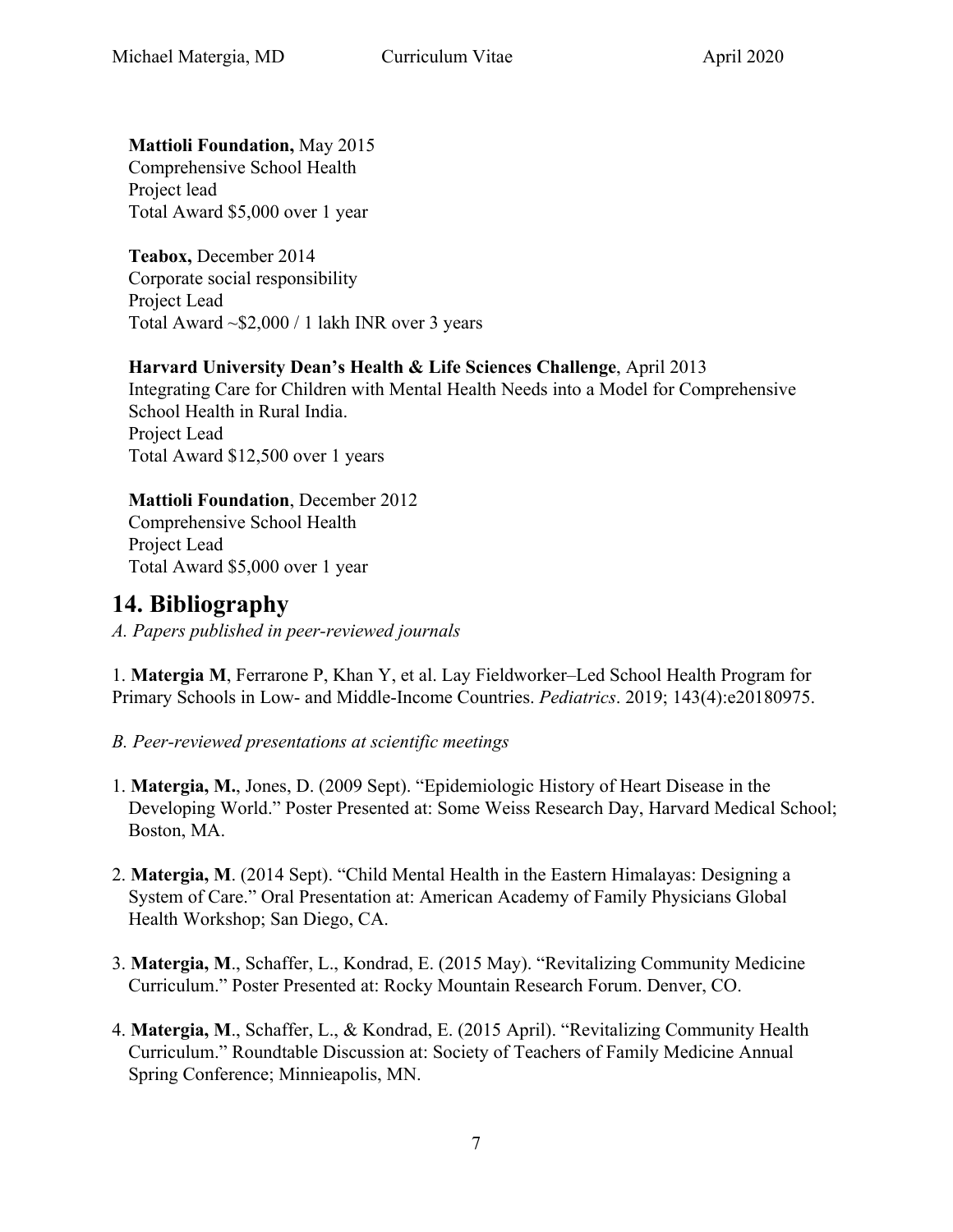- 5. Giri, P., **Matergia M**., & Cruz C. (2016 Dec). "Broadleaf Behavioral Health: Integrating Child Mental Health into a Comprehensive School Health Program in the Darjeeling Hills." Poster Presented at: National Conference in Bridging the Mental Health Treatment Gap: Innovations in Mental Health Care in India; Panaji Goa.
- 6. Robbins, SA., Erickson, C., Hersh, J., Sandhu, S., **Matergia, M.,** Kondrad, E., Davis, M., & Weast, J., (2018 May). "Practical Toolkit for Management of Substance Use Disorders in an Urban Primary Care Clinic." Oral Presentation at: Rocky Mountain Research Forum. Denver, CO.
- 7. McCarty, A., Bovet, C., Iyer, T, Harper, M., Seitz, K., Olsen, B., Burdick, J. & **Materiga, M**. (2018 Dec). "Novel approach to improving clinic-related communications at the point of care in a residency clinic." Poster Presented at: Society for Teachers of Family Medicine Conference on Practice Improvement; Tampa, FL.
- 8.**Matergia, M.**, Kondrad, E. (2019 May). "Breaking Down Barriers to Implment a Buprenorphine Clinic in the Residency Setting. Roundtable Presentation at: STFM Annual Spring Conference; Toronto, ON.
- 9. Rand, E., **Matergia, M.** (2019 May). "Data-Driven Community-Based Care for Patients With Complex Health and Social Needs." Works-in-Progress Poster Prested at: STFM Annual Spring Conference; Toronto, ON.
- 10. Campbell, M., Lamb, M., Cruz, C., Giri, P., **Matergia, M.** (2019 May). "Efficacy of a Brief Tool to Assist Teacher Identification of Children with Mental Health Challenges in LMICs." Poster Presented at: ACPM Prevention 2019; Pittsburgh, PA.
- 10. Cruz, C., **Matergia, M.**, Ferrarone, P., Vanderburg, J.L., Giri, P., Bhattarai, S. (2019 Oct). "Task-shifting children's mental health treatment to classroom teachers: Qualitative assessment of a pilot intervention in India." Poster Presented at: North Carolina School Psychology Association Fall Conference, Wilmington, NC.
- 11. Cruz, C., Lamb, M., Campbell, M., Hampanda K., Giri, P., Giardina, A., Chowdhury, B., **Matergia, M.** (2019 Oct). "Teachers Identifying Children's Mental Illness in a Task-Shifting Intervention in India." Poster Presented at: AACAP's 66th Annual Meeting; Chicago, IL.
- 12. Olsen, B., Aparacio, J., Cunningham, J., Moore, K., Herman, E., **Matergia, M** (2019 Nov) "Data-driven community-based care for patients with complex health and social needs." Works-in-Progress Poster Presented at: 47th NAPCRG Annual Meeting; Toronto, ON.
- 13. **Matergia, M.,** Olsen, B., Fosmire, W., Hainz, B., Shreibman, W., Kondrad, E. (2020 August). "Who We Are and Who We Want to Be: Engaging Residents Around Professional Identify." Seminar Presented at: STFM Annual Spring Conference; Salt Lake City, UT.
- *C. Other publications, non-published document, reports, research, or policy papers*